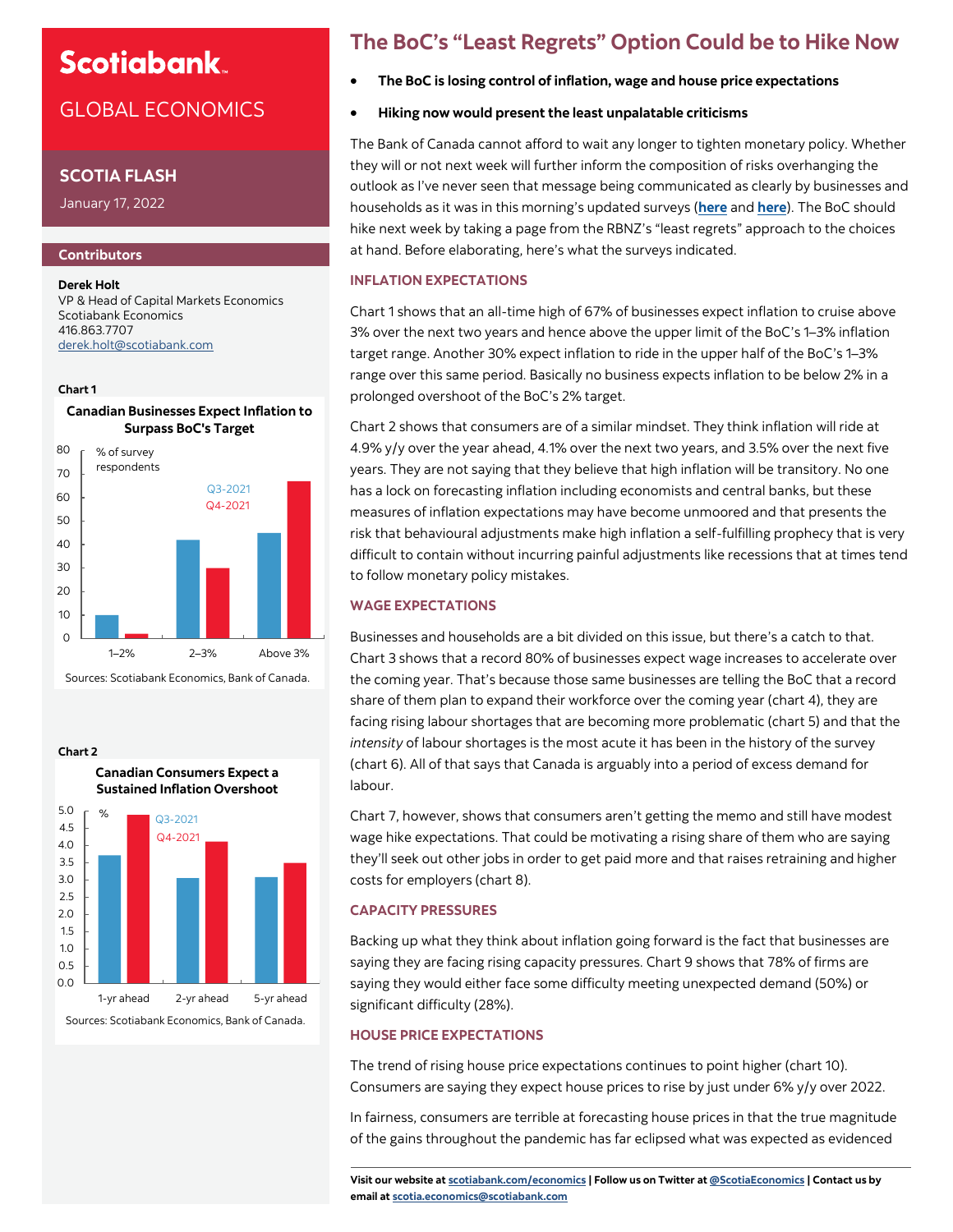January 17, 2022

by this morning's update for December that showed consistently-defined house prices up by another 2.5% m/m and ~27% y/y to end 2021. Why? You can't find product. The sales-to-new-listings ratio increased to 79.7% from 77% the prior month. 80%??!!! Months of inventory now stand at just 1.6 which is an all-time record low.

A combination of no supply and omicron's Q1 impact that will likely drive subsequent pent-up demand could very well drive the Spring housing market to be off the charts in terms of price effects. If so, then seasonal funding pressures could be more acute at that time, and policy pressures may rise. Governments can do little about supply in the nearterm. I wouldn't be surprised to see short-sighted policy measures out of Ontario and Quebec that are facing elections this year and we can't rule out the Feds as well, but a distinction this time around is that the BoC is in play whereas it has not been prior to now during the pandemic.

The rub here is that if the BoC waited until Q2 to hike when all of its fussing over guesstimated output gaps gives them the rigid framework's ok to do so, then it could be lights out for housing affordability and bigger risks of negative adjustments later. Mortgage pre-commitments and rate locks will be getting inked rapidly over coming weeks with folks locking in 5 year mortgage rates. Hiking by, say, April would be too late for the housing market while inflaming the imbalances through overly easy monetary policy.

#### **ENTER THE BOC'S JANUARY DECISION**

Hiking now might expose the BoC to the criticism that they are hiking a touch before their estimates of the output gap shuts. So what. There are many other drivers of inflation beyond the limited usefulness of output gaps as BoC staff research has demonstrated (eg. **[here](https://www.bankofcanada.ca/2018/03/staff-working-paper-2018-10/)**). The output gap is a measure of spare capacity that requires being able to accurately measure the economy's productive potential now, the ability to predict this going forward, the ability to predict actual economic growth with near precision and the ability of it to dominate as an inflation driver. In short, good luck. The evidence on actual inflation and wages plus expectations may be more revealing toward the possibility that slack may be shut now.

#### **Chart 3 Chart 4**

#### **Wage Growth Expectations**







Sources: Scotiabank Economics, Bank of Canada.



1.4 1.6 1.8 2.0 2.2 2.4 2.6 2.8



Sources: Scotiabank Economics, Bank of Canada.

Probability of losing job

Hiking now would trade the risk they may be criticized for hiking a little earlier than when slack may be eliminated for the signal that they are serious about protecting Canadians from runaway inflationary pressures. To households, the choice at this point in the cycle involves paying a little more in interest to try to contain the damaging effects of high inflation on their budgets including the regressive effects. We're well beyond

#### **Increase Over the Next Year** 90 80 Higher, % 70 Lower, % Balance of  $60$ opinio 50 40 30 20 10 0 204104 2009-2009 **004-004** 804,004,00 **004.204** 204,404 2021-2021 ADA 2014 2018-202 204104

**Employment Levels Primed to** 

Sources: Scotiabank Economics, Bank of Canada.

#### **Chart 5 Chart 6**

#### **Intensity of Labour Shortages**



Sources: Scotiabank Economics, Bank of Canada.

#### **Chart 7 Chart 8**

**How Consumers Feel About Jobs**

2021QA

Sources: Scotiabank Economics, Bank of Canada.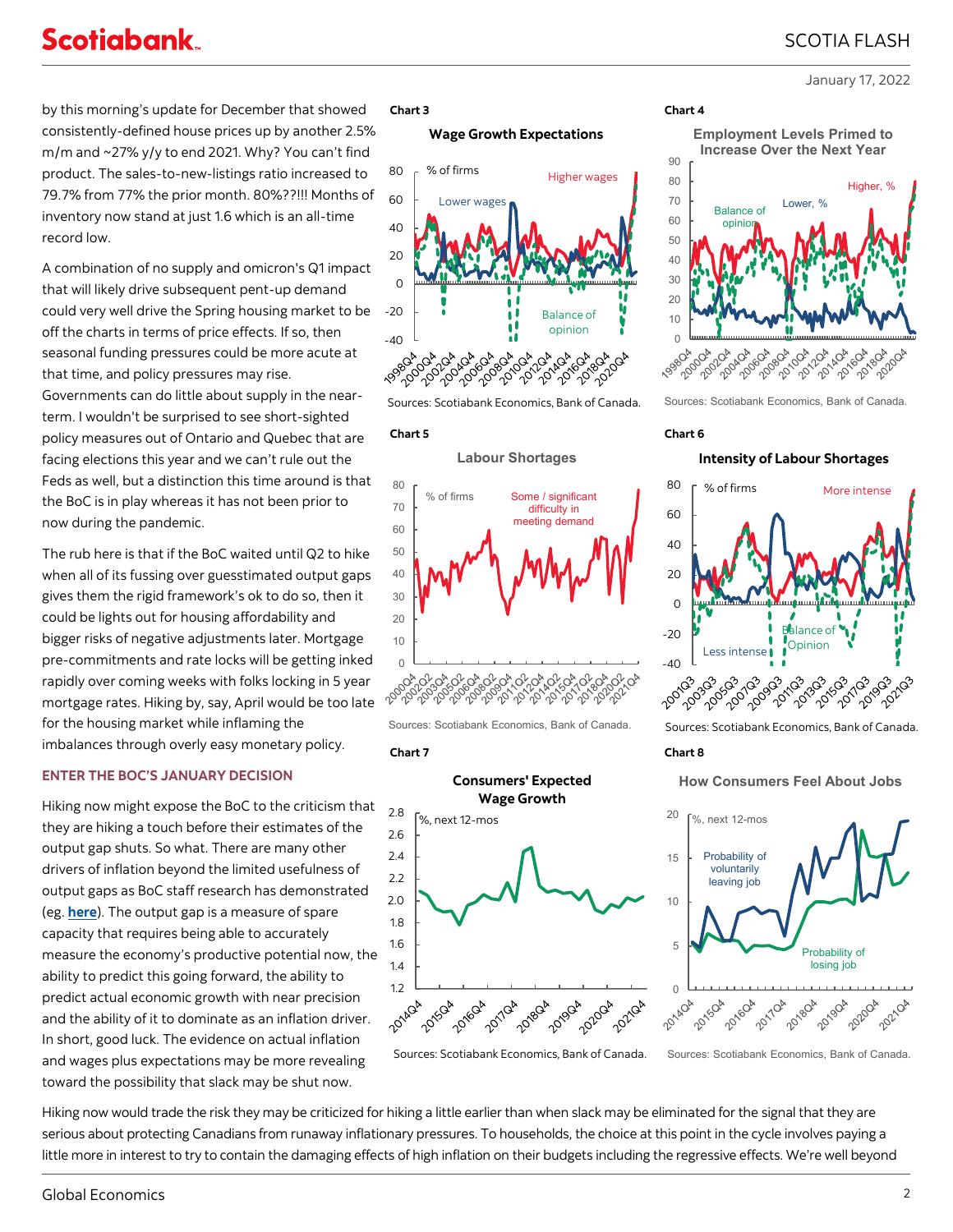### SCOTIA FLASH

January 17, 2022

the point in the cycle here at which there is a free lunch; we either accept tighter policy or we learn to **Chart 9** live with potentially runaway prices for everything we buy. The case for hiking right now includes:

- It's significantly priced by BAX futures and OIS curves. Not hiking now could perversely ease monetary conditions in the face of high inflation which would be more difficult to explain as a logical choice, unless strong guidance to expect +50–75bps by March/April is given. That would make a lot of sense….
- Multiple measures of the BoC's inflation-adjusted policy rate have sharply declined, one of which is shown in chart 11. I think omicron is a transitory shock, but even if you disagree, the real policy rate has massively eased over the past year during which inflation expectations have risen. This is the way to look at the cost of borrowing—in inflation-adjusted terms—as an input into models determining growth prospects and it says that by neglecting inflation monetary policy has turned increasingly accommodative when it arguably should be turning more restrictive. All the talk of transitory inflation and inclusiveness served to ease monetary policy.
- Measures of wage, inflation and house price expectations are soaring.
- Like the Fed, the BoC should look through omicron's demand side hit while the supply side is getting disrupted again and at a very different part of the cycle than prior variants. Further damage to supply chains due to restrictions and closures in Q2 will likely amplify such price pressures and risk further increases in expected inflation.
- Omicron is a health policy shock for governments to address. Controlling inflation is the BoC's job full stop. Their tools can do nothing to help the ~7k Canadians in hospitals with COVID-19 and ~1k in ICUs, as tragic as that is. Their tools cannot address backward looking developments that may be transitory. It's the inflation Canada is importing and the inflation driven by the other 38 million Canadians that should matter to the BoC.
- Unlike the Fed the BoC is done with QE and they don't have to wait to adjust the policy rate. In fact, the BoC has prided itself in being ahead of the Fed all along and hiking before the Fed does so probably in March would be an extension of this.
- We were sharply overshooting our growth forecast for Q4 before omicron and by a lot, so some of the Q1 hit to GDP that is front-loaded at the start of the quarter largely nets out against the Q4 upside in terms of slack.
- The BoC needs to get ahead of the commitments into the Spring housing market.
- The BoC wouldn't hike just on housing, but housing added to being behind on inflation is icing on the cake. Failing to tighten could drive deeper housing imbalances.
- Macklem's speech in Dec was a tone shifter (see recap **[here](https://www.scotiabank.com/content/dam/scotiabank/sub-brands/scotiabank-economics/english/documents/scotia-flash/scotiaflash20211215A.pdf)**). He didn't mention forward guidance hinged upon output gaps and slack once.
- Labour slack is gone. Even if January/Q1 jobs take a step back, Canada had more than fully recovered jobs lost during the pandemic and could come out even after omicron and then keep marching higher on labour demand.
- Even after a January hike, policy would remain uber-easy.

The only ultimate consideration should be doing the right thing. Instead of rigidly adhering to gap-based forward guidance, I'd worry much more about the risk that three decades of inflation targeting experience could be going up in smoke here with the BoC losing its right to brag about being a leading light among inflation-targeting central banks. It undershot its inflation target for a long period, but the magnitude of sustained overshooting now being signalled could be an overly abrupt swing to the other side of the ship.



Sources: Scotiabank Economics, Bank of Canada.



**Real BoC Policy Rate Chart 11**